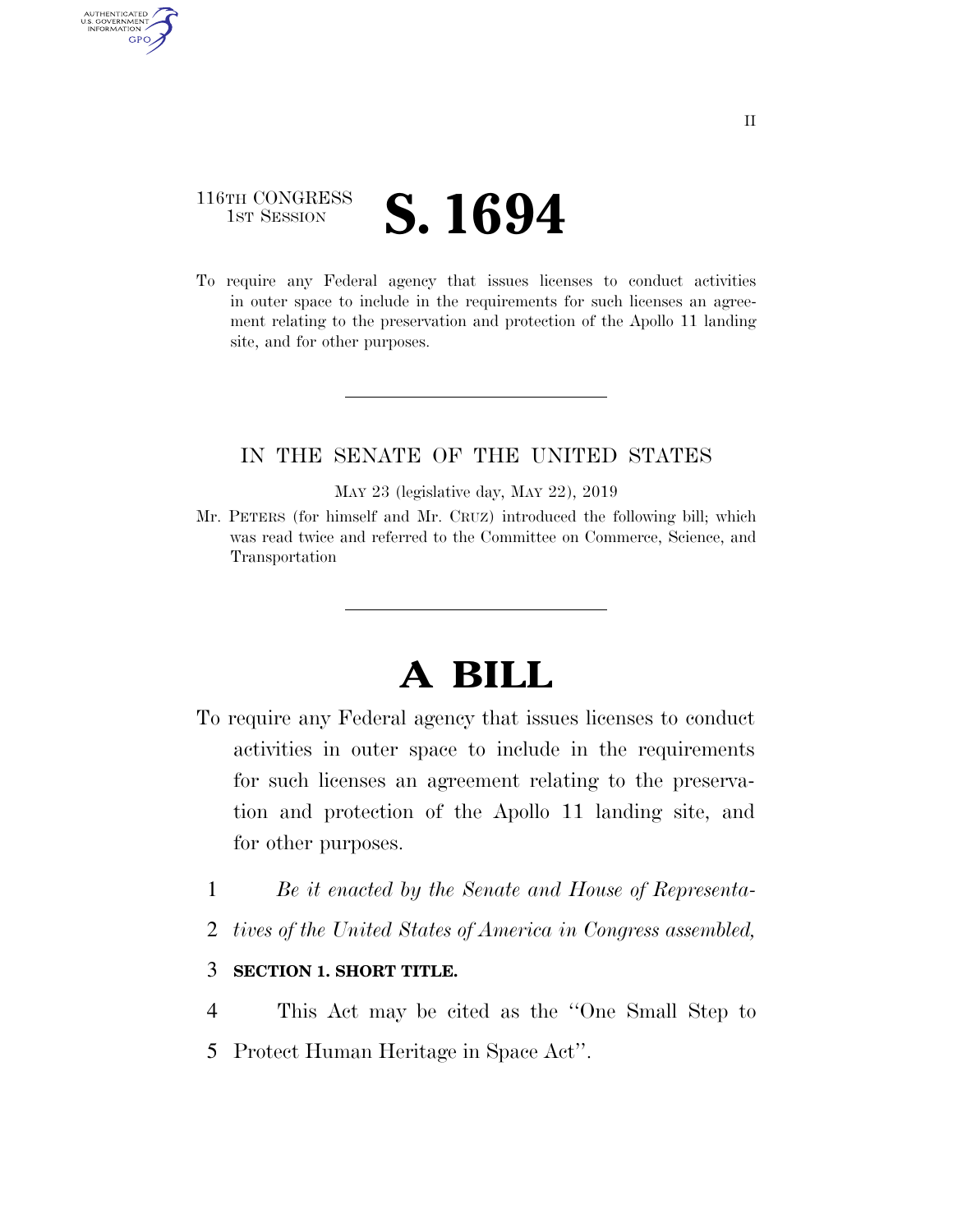**SEC. 2. FINDINGS; SENSE OF CONGRESS.** 

 (a) FINDINGS.—Congress makes the following find-ings:

4 (1) On July 16, 1969, the Apollo 11 spacecraft launched from the John F. Kennedy Space Center carrying Neil A. Armstrong, Edwin E. ''Buzz'' Aldrin, Jr., and Michael Collins.

 (2) July 20, 2019, will mark the 50th anniver- sary of the date on which the Apollo 11 spacecraft landed on the Moon and Neil Armstrong and Buzz Aldrin became the first humans to set foot on a ce-lestial body off the Earth.

 (3) The landing of the Apollo 11 spacecraft and humanity's first off-world footprints are achieve- ments unparalleled in history, a direct product of the work and perseverance of the more than 400,000 in- dividuals who contributed to the development of the Apollo missions on the shoulders of centuries of science and engineering pioneers from all corners of the world.

 (4) Among the thousands of individuals who have contributed to the achievements of the National Aeronautics and Space Administration (in this sec- tion referred to as ''NASA'') are African-American women such as Katherine Johnson, Dorothy Vaughn, Mary Jackson, and Dr. Christine Darden,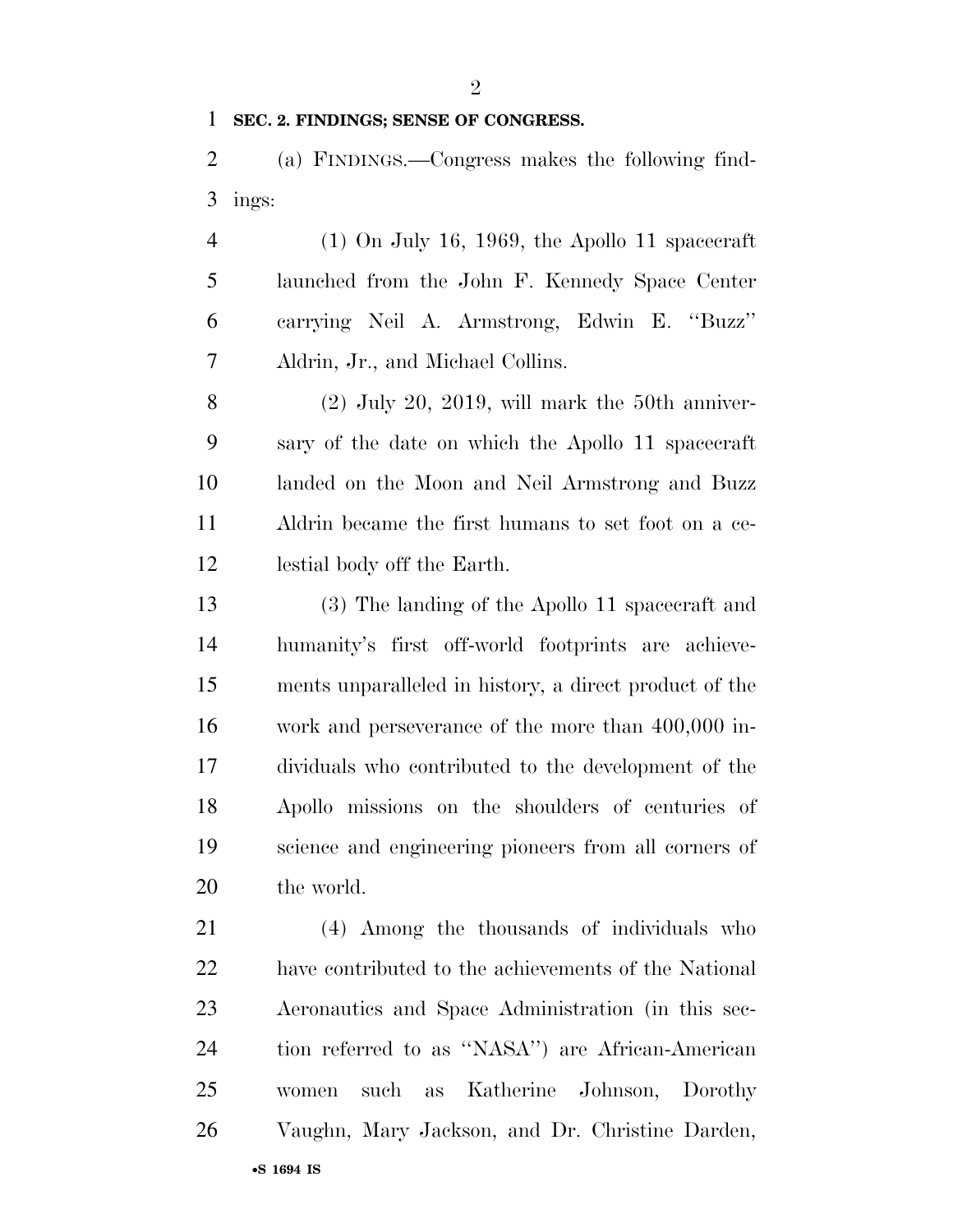| 1              | who made critical contributions to NASA space pro-   |
|----------------|------------------------------------------------------|
| $\overline{2}$ | grams. Katherine Johnson worked at NASA for 35       |
| 3              | years and calculated the trajectory of the Apollo 11 |
| $\overline{4}$ | landing and the trajectories for the spaceflights of |
| 5              | astronauts Alan Shepard and John Glenn. Katherine    |
| 6              | Johnson, together with many other individuals the    |
| 7              | work of whom often went unacknowledged, helped       |
| 8              | broaden the scope of space travel and charted new    |
| 9              | frontiers for humanity's exploration of space.       |
| 10             | (5) The landing of the Apollo 11 spacecraft was      |
| 11             | made on behalf of all humankind, and Neil Arm-       |
| 12             | strong and Buzz Aldrin were accompanied by mes-      |
| 13             | sages of peace from the leaders of more than 70      |
| 14             | countries.                                           |
| 15             | $(6)$ The lunar landing sites of the Apollo 11       |
| 16             | spacecraft, the robotic spacecraft that preceded the |
| 17             | Apollo 11 mission, and the crewed and robotic        |
| 18             | spacecraft that followed, are of outstanding uni-    |
| 19             | versal value to humanity.                            |
| 20             | (7) Such landing sites—                              |
| 21             | (A) are the first archaeological sites with          |
| 22             | human activity that are not on Earth;                |
| 23             | (B) provide evidence of the first achieve-           |
| 24             | ments of humankind in the realm of space trav-       |
| 25             | el and exploration; and                              |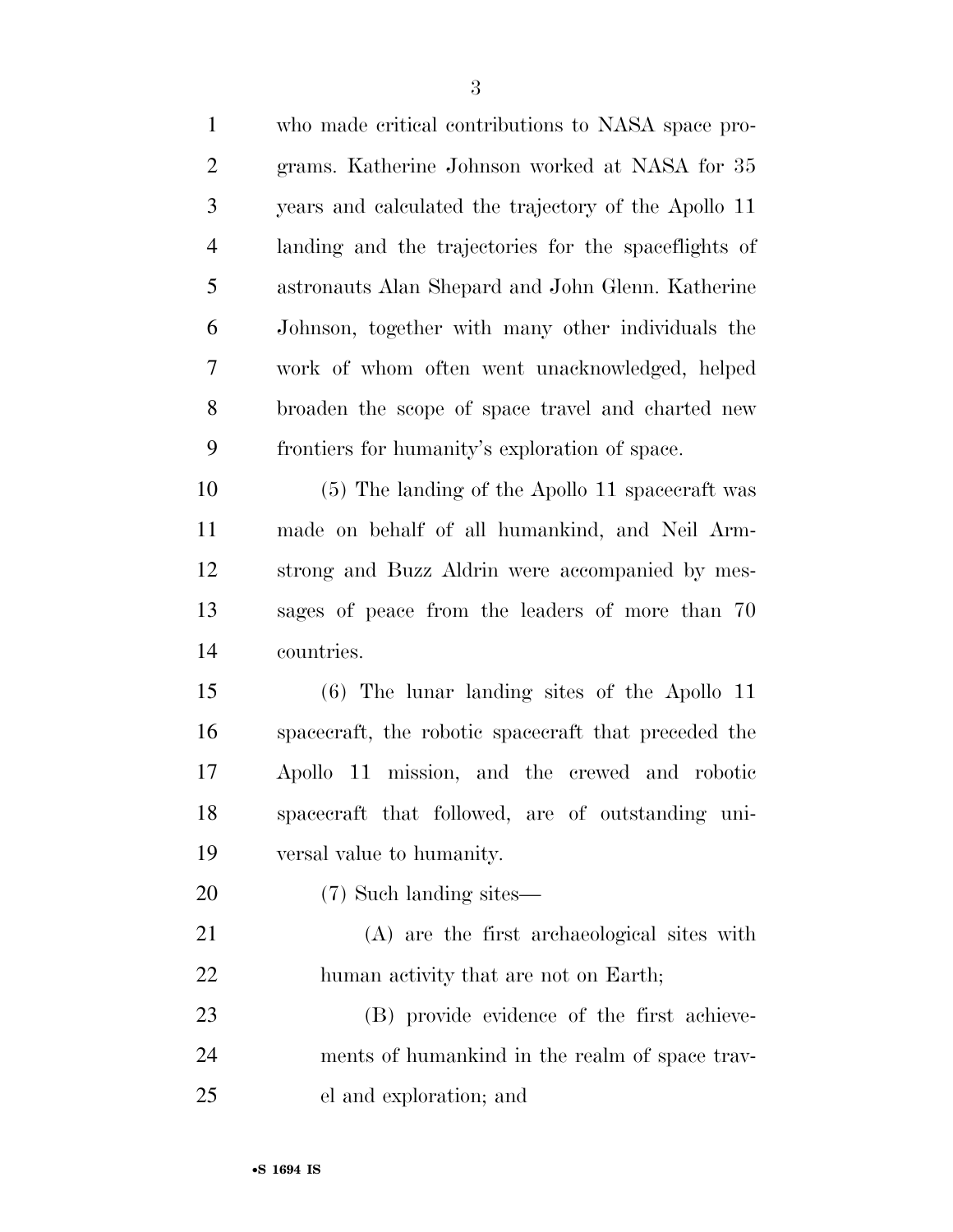| $\mathbf{1}$   | (C) contain artifacts and other evidence of           |
|----------------|-------------------------------------------------------|
| $\overline{2}$ | human exploration activities that remain a po-        |
| 3              | tential source of cultural, historical, archae-       |
| $\overline{4}$ | ological, anthropological, scientific, and engi-      |
| 5              | neering knowledge.                                    |
| 6              | (8) As commercial enterprises and more coun-          |
| 7              | tries acquire the ability to land on the Moon, it is  |
| 8              | necessary to ensure the recognition and protection of |
| 9              | the Apollo 11 landing site and other historic landing |
| 10             | sites together with all the human effort and innova-  |
| 11             | tion the sites represent.                             |
| 12             | $(9)$ On July 20, 2011, NASA published the vol-       |
| 13             | untary guidance entitled "NASA's Recommendations      |
| 14             | to Space-Faring Entities: How to Protect and Pre-     |
| 15             | serve the Historic and Scientific Value of U.S. Gov-  |
| 16             | ernment Lunar Artifacts".                             |
| 17             | $(10)$ In March 2018, the Office of Science and       |
| 18             | Technology Policy published a report entitled "Pro-   |
| 19             | tecting & Preserving Apollo Program Lunar Landing     |
| 20             | Sites & Artifacts".                                   |
| 21             | $(11)$ The Apollo 11 landing site and other simi-     |
| 22             | lar historic landing sites in outer space merit legal |
| 23             | protection from inadvertent or intentional inter-     |
| 24             | ference with such sites or the environment sur-       |
| 25             | rounding such sites in order to prevent irremediable  |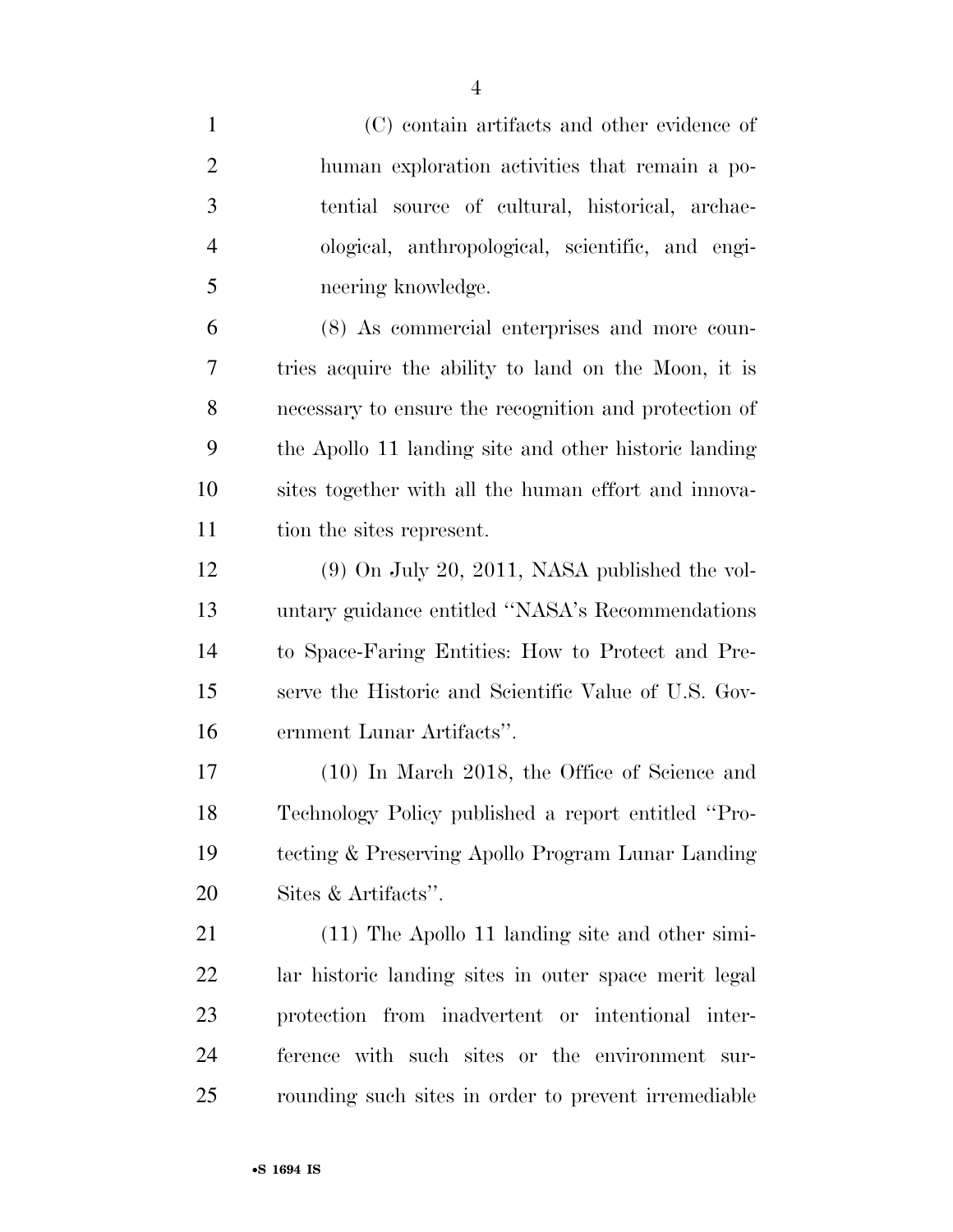| $\mathbf{1}$   | loss of archaeological, anthropological, historical, sci-     |
|----------------|---------------------------------------------------------------|
| $\overline{2}$ | entific, and engineering significance and value.              |
| 3              | (12) Space-faring entities based outside the                  |
| $\overline{4}$ | United States have the capacity to land on the                |
| 5              | Moon.                                                         |
| 6              | (13) The licensing requirements under this Act                |
| 7              | are applicable only to United States-based activities         |
| 8              | in outer space and therefore have limited efficacy for        |
| 9              | protecting against intentional or inadvertent disturb-        |
| 10             | ances of the Apollo 11 landing site and other similar         |
| 11             | historic sites from space-faring entities based outside       |
| 12             | the United States.                                            |
| 13             | (14) A binding international agreement to pro-                |
| 14             | tect the Apollo 11 landing site and other similar his-        |
| 15             | toric sites by requiring adherence to the rec-                |
| 16             | ommendations described in section 3(b) would be               |
| 17             | sufficient to protect against intentional or inad-            |
| 18             | vertent disturbances of the Apollo 11 landing site            |
| 19             | and other similar historic sites.                             |
| 20             | (b) SENSE OF CONGRESS.—It is the sense of Con-                |
| 21             | gress that the President should initiate a diplomatic initia- |

tive to negotiate an international agreement described in

subsection (a)(14).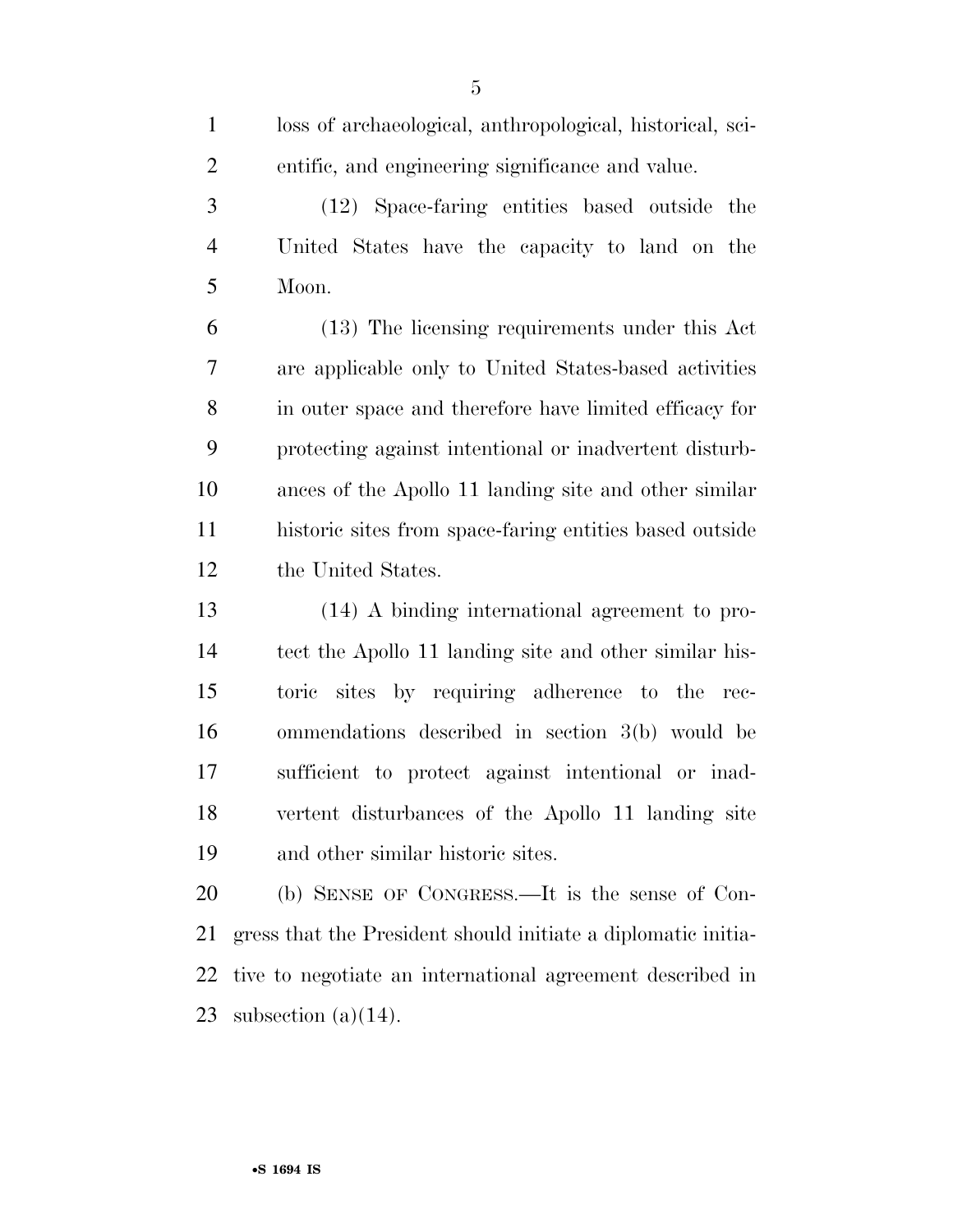| $\mathbf{1}$   | SEC. 3. LICENSING REQUIREMENTS CONCERNING PRESER-            |
|----------------|--------------------------------------------------------------|
| $\overline{2}$ | VATION OF HISTORIC LUNAR LANDING SITES.                      |
| 3              | (a) IN GENERAL.—Beginning not later than 90 days             |
| 4              | after the date of the enactment of this Act, any Federal     |
| 5              | agency that issues a license to conduct an activity in outer |
| 6              | space shall require each applicant for such a license—       |
| 7              | (1) to agree to abide by the recommendations                 |
| 8              | described in subsection (b); or                              |
| 9              | $(2)$ in the case of an activity that requires a li-         |
| 10             | cense from more than one Federal agency, to certify          |
| 11             | (as described in paragraph $(1)$ or $(2)$ , as applicable,   |
| 12             | of section 1746 of title 28, United States Code) that        |
| 13             | the applicant has submitted an application for a li-         |
| 14             | cense for such activity to another Federal agency            |
| 15             | that satisfies paragraph $(1)$ .                             |
| 16             | RECOMMENDATIONS DESCRIBED.—The<br>(b)<br>rec-                |
| 17             | ommendations described in this subsection are—               |
| 18             | (1) "NASA's Recommendations to Space-                        |
| 19             | Faring Entities: How to Protect and Preserve the             |
| 20             | Historic and Scientific Value of U.S. Government             |
| 21             | Lunar Artifacts" issued by the National Aeronautics          |
| 22             | and Space Administration on July 20, 2011;                   |
| 23             | (2) the updates to "NASA's Recommendations                   |
| 24             | to Space-Faring Entities: How to Protect and Pre-            |
| 25             | serve the Historic and Scientific Value of U.S. Gov-         |
| 26             | ernment Lunar Artifacts" issued by the National              |
|                |                                                              |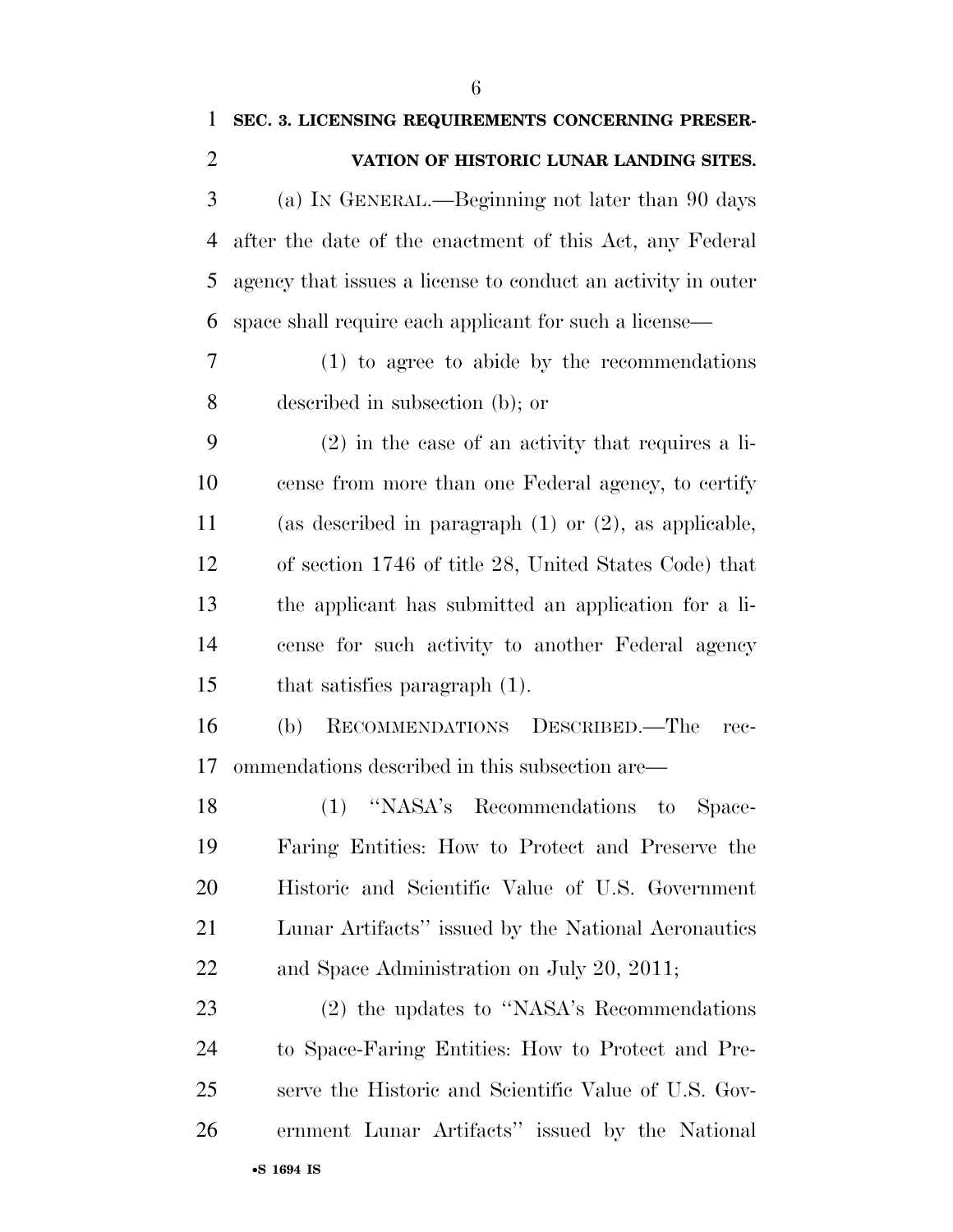Aeronautics and Space Administration on October 28, 2011; and

 (3) any successor heritage preservation rec- ommendations, guidelines, or principles relating to the protection and preservation of Government lunar artifacts issued by the National Aeronautics and Space Administration.

 (c) EXEMPTIONS.—A Federal agency issuing a li- cense described in subsection (a) may, in consultation with the Administrator of the National Aeronautics and Space Administration, exempt specific activities of an applicant from the historic preservation agreement or certification under subsection (a) if such bona fide activities are deter- mined to have legitimate and significant historical, archeo-logical, anthropological, scientific, or engineering value.

16 (d) AUTHORITY TO ASSESS PENALTY FEES.—

 (1) IN GENERAL.—A Federal agency issuing a license described in subsection (a) may assess a pen- alty fee on the holder of such license for conduct that violates one or more of terms of the license re-21 lating to the agreement under subsection  $(a)(1)$ .

 (2) AMOUNT.—The penalty fee amount as-sessed under paragraph (1) shall be—

24 (A) commensurate with the nature and ex-tent of the violation; and